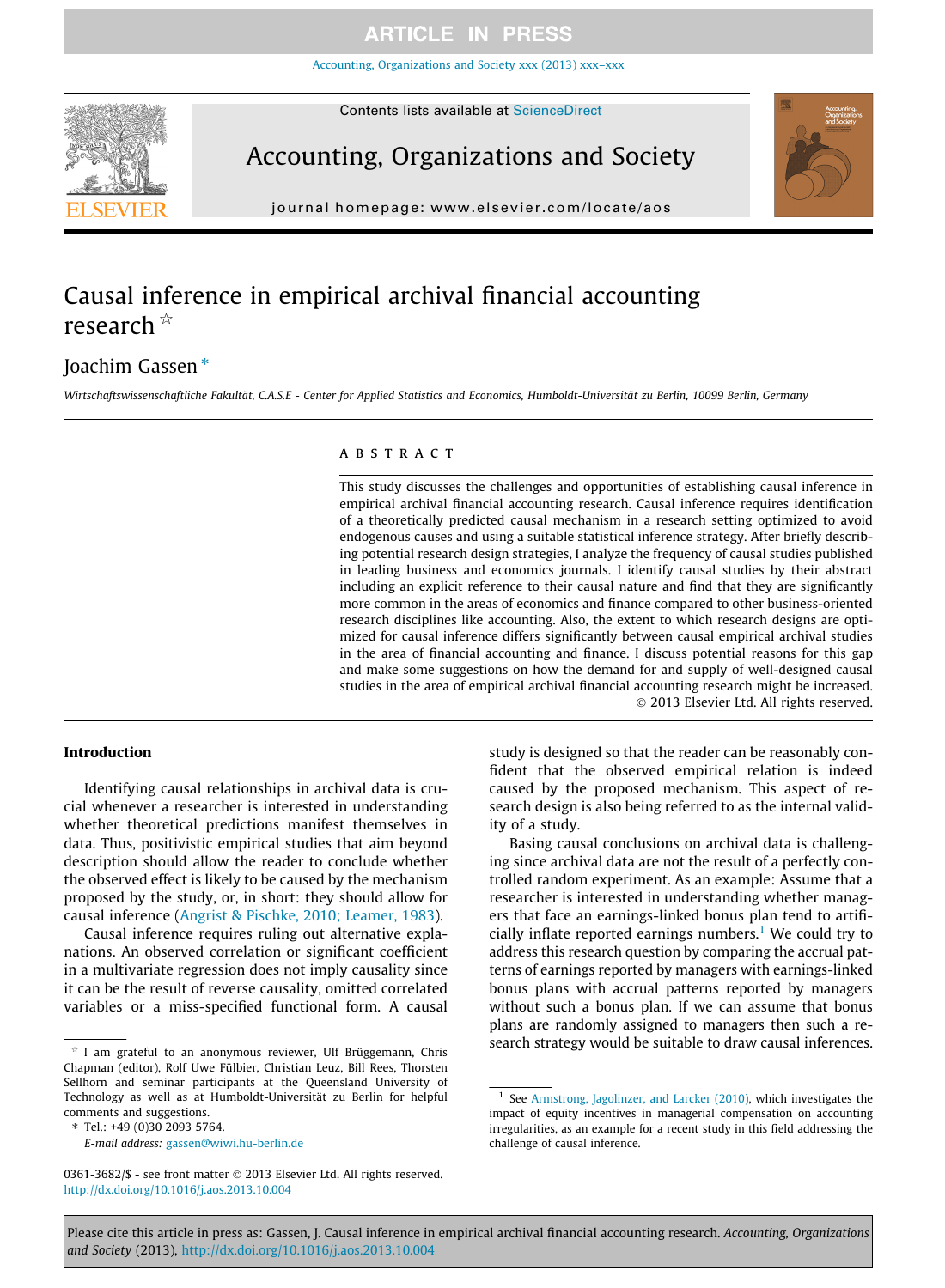Obviously, the central identifying assumption of the above example (that bonus plans are randomly assigned) is courageous to say the least. In reality, bonus plans and managers are endogenously and simultaneously determined by, e.g., the recruiting and compensation committee. What this means is: Certain types of managers and certain types of firms will have a tendency to agree on certain types of compensation packages: The bonus plan will be endogenous to the problem at hand and not random. What can a researcher do to address this challenge? Four options seem feasible.

First, one could decide not to address the problem. In a carefully written paper, this would mean choosing a nonexperimental descriptive research design, avoiding any causal interpretation of the findings and explicit caveats at prominent places throughout the paper.

Second, the researcher can try to model the bonus plan choice. If the researcher assumes (another identifying assumption) that the bonus plan decision is based on observable variables only, then matching or regression approaches of standard micro-econometrics can be used to address the endogenous nature of the bonus plan. Again, the assumption that the determinants of the bonus plan choice can be observed is questionable. As an example, it seems reasonable that the unobservable psychological nature of a manager has a direct impact on earnings management behavior. It also seems likely that compensation committees cater to the psychological profile of a manager when designing the compensation package.

If the researcher feels that the endogenous choice at hand is at least partly based on unobservable variables, the third potential strategy is to identify an instrumental variable or a set of instrumental variables that are correlated with the endogenous choice but have no direct impact on the outcome variable of interest (here, the earnings management choice). The problem that a researcher faces when identifying a suitable instrument lies with the impossibility to test for the validity of an instrument. The use of an instrument must be justified theoretically. In the area of social science, a tight theoretical argument seems fairly unlikely in many cases.

Thus, a critical empirical researcher might be tempted to resort to strategy number four: Identifying a setting where bonus plans can be assumed to be exogenously imposed on firms. For example, it might be possible that some legislation(s) at some point in time introduced a regulatory ban of earnings-based bonus plans. Such a natural experiment allows for research designs that help causal inference by exogenously manipulating the treatment of interest. Identifying such a setting requires institutional expertise of the researcher.

Summing up, a causal research design based on archival data requires (a) a clear understanding of the theoretical mechanism (the cause-effect relationship) that the researcher whishes to test, (b) a concept for a first-best random experiment that would allow her or him to test for the existence of this mechanism, (c) information on why this first-best experiment is not feasible, (d) a quasi-experimental research setting that is feasible and deviates from the first-best experiment as little as possible and (e) tools for statistical inference that address the unavoidable

shortcomings of the second-best research design [\(Angrist](#page--1-0) [& Pischke, 2008; Shadish, Cook, & Campbell, 2001](#page--1-0)).

#### Causal studies: A publication analysis

Time trends across areas of research

While several methodological surveys stress the relevance of causal studies and voice the demand for a methodological shift towards studies optimized for causal inference ([Antonakis, Bendahan, Jacquart, & Lalive, 2010;](#page--1-0) [Chenhall & Moers, 2007; Larcker & Rusticus, 2007; Larcker](#page--1-0) [& Rusticus, 2010; Lennox, Francis, & Wang, 2012; Roberts](#page--1-0) [& Whited, 2012; Tucker, 2010](#page--1-0)) until now little evidence exists about the relative importance of causal studies in the literature across time and research fields. I aim to fill this gap by providing descriptive evidence about the share of causal studies in leading journals in the area of Business and Economics.

To identify causal studies I conduct a content analysis of all abstracts of articles published over the 2000–2012 period in business and economics journals included in the current Financial Times 45 journal list and indexed by the Social Science Citation Index. The content analysis classifies an article as causal whenever the abstract contains the keyword strings ''causal'', ''endogenous'', ''endogeneity" or "natural experiment".<sup>2</sup> Each journal for which at least one article is classified as causal over the 2000–2012 period is included in the subsequent analysis (42 journals, see Appendix A for a list of the included journals). Publication, classification and abstract data are taken from Thomson Reuters Web of Knowledge. The analysis includes a total of 30,097 studies of which 906 are classified as causal (3.0%). I verify this measurement approach by re-evaluating a sub-set of 136 studies that the mechanism identified as causal to identify the likelihood of generating false positives. I find 6 false positives, indicating that the number of false positives is below 5%.

Nevertheless, this approach likely generates a significant amount of false negatives (causal studies miss-classified as non-causal). These false negatives can be because authors do not stress that their results allow for causal inference in the abstract or because they use a different terminology. Whereas I address the second concern by experimenting with the search strings that identify causal studies, I am unable to rule out the first concern without evaluating the research design of 30,097 studies in detail. It might also be that authors get increasingly aware about the difference between causal and descriptive archival studies over time and thus get more likely to explicitly state in their abstract that their results allow for causal inference. Summing up: My measure is only able to pick up ''explicitly causal studies''. While the trends of my measure remain informative, the absolute percentages should be viewed as a lower bound and thus interpreted with care.

Please cite this article in press as: Gassen, J. Causal inference in empirical archival financial accounting research. Accounting, Organizations and Society (2013), <http://dx.doi.org/10.1016/j.aos.2013.10.004>

<sup>2</sup> As a robustness test, I modify this approach by adding additional keywords like ''exogenous'', ''counterfactual'' and ''instrumental variable''. Obviously this increases the amount of identified studies while also significantly increasing the amount of false positive identifications. My main inferences remain unchanged.